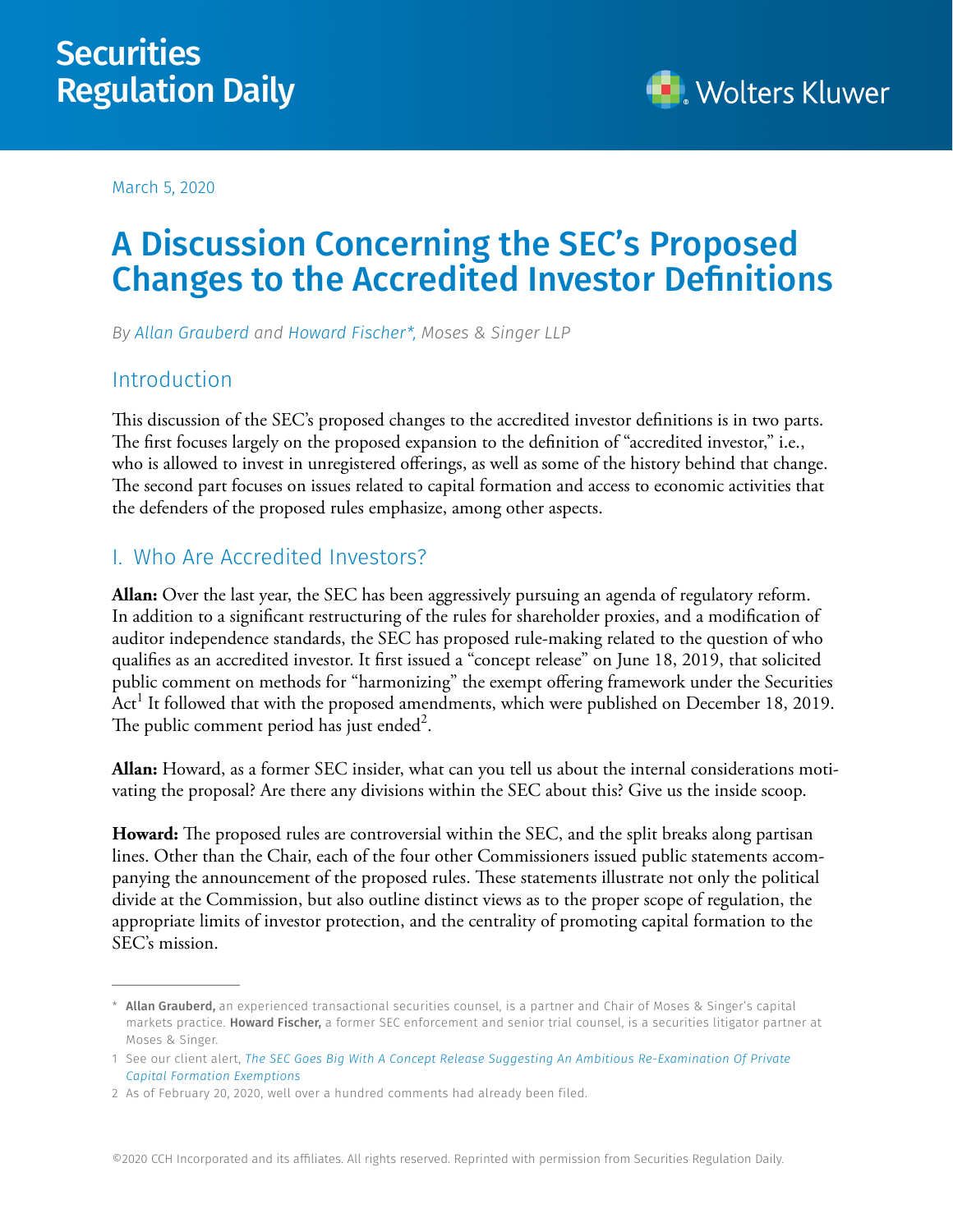Commissioner Lee, a Democrat appointee, views the proposed rules as "expanding the pool of investors in the opaque and indisputably high-risk, private markets." She sees using wealth as a proxy for sophistication as problematic, noting that many retirees, after a lifetime of savings, satisfy the wealth thresholds, but lack the relevant experience managing investments, leaving them susceptible to fraud. She also criticizes the failure to index the thresholds to account for inflation over the last four decades.

Commissioner Jackson, the other Democrat on the Commission, argued that the revisions were not based on data but driven instead by ideology. He stressed that private placements correlated to a high rate of misconduct and customer complaints, and expressed concern that the proposals exposed ordinary investors to unacceptable levels of risk.

The Republican Commissioners, on the other hand, see the proposed changes not as exposing unsophisticated investors to greater risk, but as providing them a ccess to greater opportunities. Commissioner Peirce sees accredited investor limitations as essentially an infringement on liberty and "as one of the more offensive concepts lurking in our federal securities laws" with a "corrosive effect on an individual's economic liberty." For her, the current rules are not only a restriction on liberty, but are biased against individuals from the American heartland where lower incomes relative to locales like "New York or San Francisco" further limit their freedom.

Commissioner Roisman operates from the assumption that the accredited investor restrictions preclude "millions of Americans [from] opportunities for them to invest their wealth in private offerings." He assumes not only that private offerings are "investments that have the most upside for growth over time" but also that newly accredited investors will provide much needed capital to smaller companies.

These differing viewpoints reflect a fundamental disagreement as to whether the revisions are exposing investors to greater opportunities, or to greater risks, and reflect a substantial dispute as to the worth of investing in unregistered opportunities.

Allan, can you walk us through the current status of the law? As well as proposed changes?

**Allan:** What does it mean to be accredited? Currently, for individuals, it is based on income or net worth. The current definition of an accredited investor is set out in Regulation D. Rule 501 defines an individual accredited investor as one with a net worth exceeding \$1 million (excluding the value of a primary residence), or an income of \$200,000 over the last two years, or joint income of over \$300,000 with their spouse over the same period, and an expectation of the same income level in the current year.

An accredited investor is able to invest in private offerings. Regulation D is a safe harbor exemption for private offerings that are not required to be registered under the Securities Act of 1933. While unaccredited investors can invest in certain private offerings under Regulation D (under Rule 504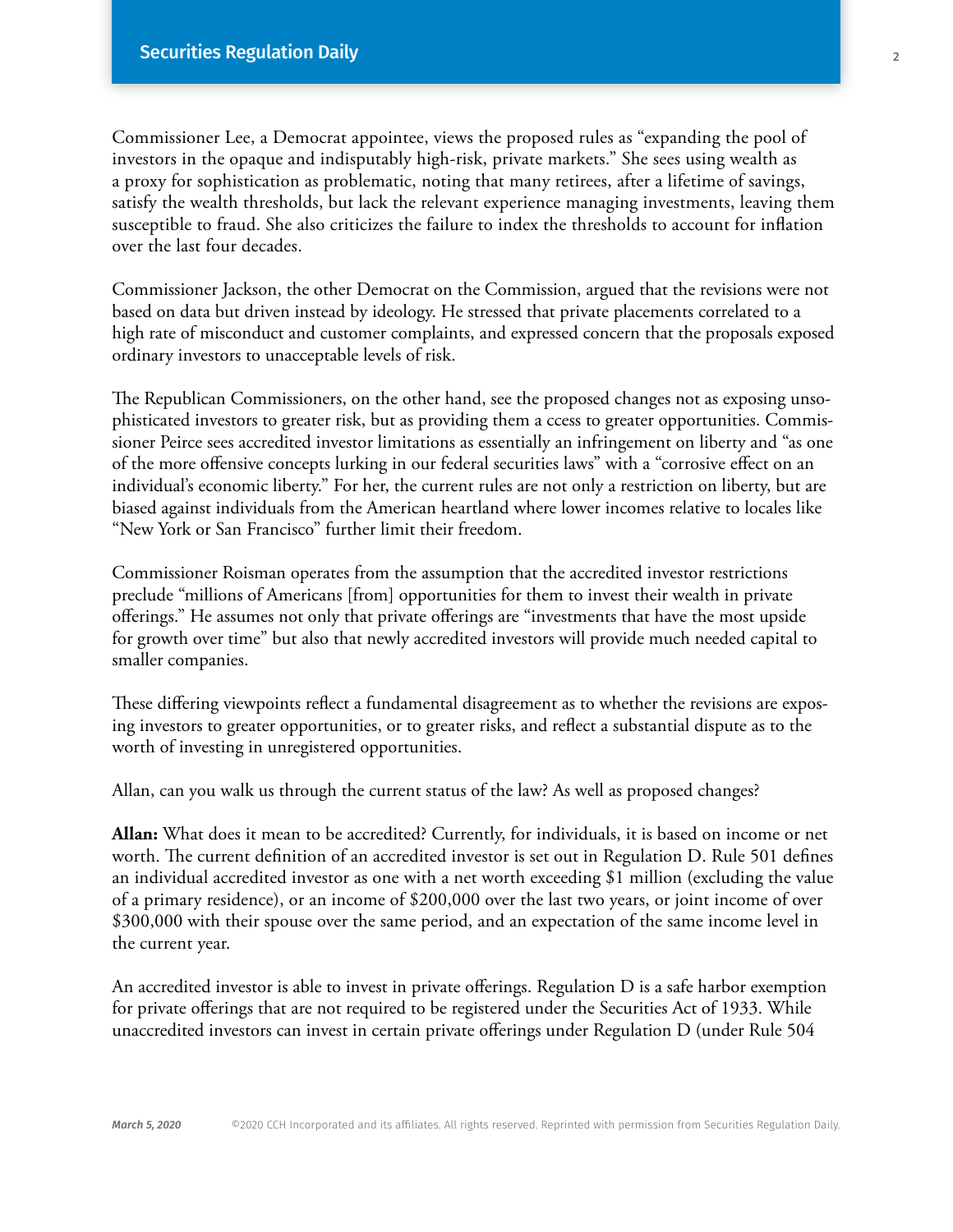for example) $^3$ , there are investment round limits and state blue sky restrictions that make these offerings less practical. As a general matter, most private offerings are conducted under Rule 506(b), which allows an unlimited dollar raise and does not require any specific information be provided to accredited investors (even though up to 35 unaccredited investors can participate if they are "sophisticated"). The problem with even a limited number of unaccredited investors participating in a 506(b) offering is that they must be provided "prospectus style" disclosure. To avoid this burden, most offerings simply prohibit participation of unaccredited investors.

**Howard:** So how do the proposals move away from current rules? And how drastically do they change the current standards?

**Allan:** It appeared that the SEC's original goal was to more drastically expand the universe of those considered accredited. The actual expansion is a little less ambitious than originally anticipated.

The main premise of the proposal is that wealth should not be the sole proxy for financial sophistication  $(21)^4$ . Instead, the Commission would accept as qualifying various professional qualifications and licenses.

- **•** The Commission intends to have a flexible view of the type of educational qualifications that would allow the Commission, by order, to certify accredited status. (28)
- **•** Initially, the expected certification will be limited to various securities licenses, including the Series 7, Series 65, and Series 82. Of those, only the Series 65 exam allows a person to take the test without being affiliated with a FINRA member firm. (29-30).
- The SEC proposed to add a new category of accredited investors: registered investment advisers. (47).

**Howard:** Allan, we discussed this first when the initial concept release came out, and one of the things that struck us both was the difference between the scope of the original plans and what was ultimately announced. What was the most surprising omission from the original concept release? What is it surprising not to see?

**Allan:** All in all, the emphasis on securities professionals as being the only certifications the Commission is publicly advocating for is disappointing. The democratization of the accredited investor world should have a way in without requiring all the public securities knowledge inherent in the Series 7, 65 and 82 exams. It is also unclear that having various securities licenses provides the kind of training most appropriate for investing in restricted offerings. For example, knowing how to critically read a private placement memorandum and how to analyze a Reg. D offering are different skills than knowing how to assess the securities or debt of a listed company or of government bonds. While some aspects of the listed exams focus on private offerings, it is a far broader exam than needed.

<sup>3</sup> See our article *[The Revised Regulation D Rule 504 Exemption-Bigger And Better December 15, 2016](https://www.mosessinger.com/articles/the-revised-regulation-d-rule-exemption-bigger-better)*

<sup>4</sup> Numbers in parentheses refer to the numbered pages of the SEC's December 18, 2019, which can be found at [https://](https://www.sec.gov/rules/proposed/2019/33-10734.pdf) [www.sec.gov/rules/proposed/2019/33-10734.pdf](https://www.sec.gov/rules/proposed/2019/33-10734.pdf)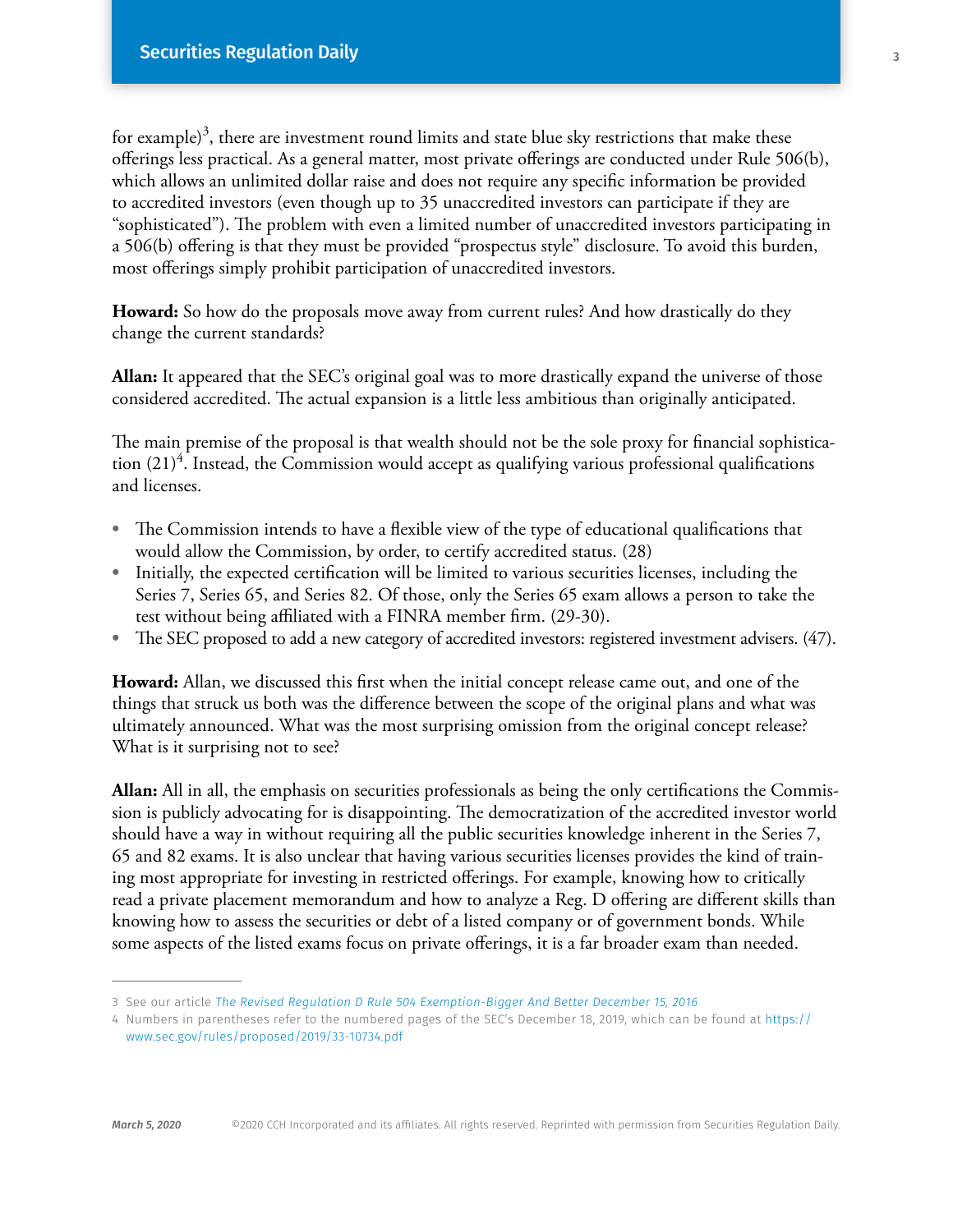It would seem self-evident, as Commissioner Lee pointed out, that having a certain level of income or net worth does not imply a level of investment sophistication. The idea that finding different channels into the accredited investor world is a worthwhile goal would suggest a recognition that there are a variety of ways to educate oneself on the needed skills to be an investor in private placements. Indeed, as a practitioner, there are a specific variety of skills that are necessary to make investment decisions, mostly dealing with the ability to evaluate a business plan, financial statements, corporate structural issues, as well as experience with valuation and tax issues. The SEC seems open in the release to broadening the types of professional credentials and testing that might allow others to qualify, but at this point does not venture beyond the familiar professionals it regulates (28,39).

In addition to questioning whether certain advanced degrees like law and accounting should be a qualifying skill, or experience in finance and investing (38-39), the Commission also asks if they should support the development of an accredited investor examination (39). A tailored course would seem much more suited to the needed skills then other types of degrees and certifications. See for example VC University's online course and certification (Sponsored by the National Venture Capital Association and Berkeley Law of the University of California).

The Commission notes that those having general advanced degrees are not viewed as appropriate for certification in the absence of a focus on securities and investing (32).

The Commission also questions whether the extension of accredited investor status to those individuals not meeting net worth and income standards suggests a need for limits on investment size (similar to the crowdfunding exemption). (38)

**Howard:** One can question how much of an expansion this actually is. After all, it is entirely likely that most of the people who have securities licenses also qualify on the basis of income and assets, so you are not significantly expanding the number of accredited investors.

On the other hand, wealth as the determinant of investor readiness makes little sense. When I was at the SEC, I prosecuted a number of cases involving unregistered offerings where the investors were "qualified" in the economic sense – doctors, psychiatrists, professionals of various stripes – but that did not stop them from being victimized. These investors did not understand how to read a prospectus, how to analyze how fees were charged, or how to critically look at investment strategies. Frequently, they were induced to invest such substantial sums (including borrowing money) that the failure of the fraudulent schemes left them relatively destitute. The idea that accredited investors would only invest risk capital that they could afford to lose was not borne out in the cases I handled.

**Allan:** This points to understanding risk allocation skills, which are of course not connected to the current financial standards in the accredited investor qualifications. Requiring educational qualifications that are more suitable to private offerings seems the way to proceed, including understanding their higher risk profile. I hope that future SEC certifications head in that direction.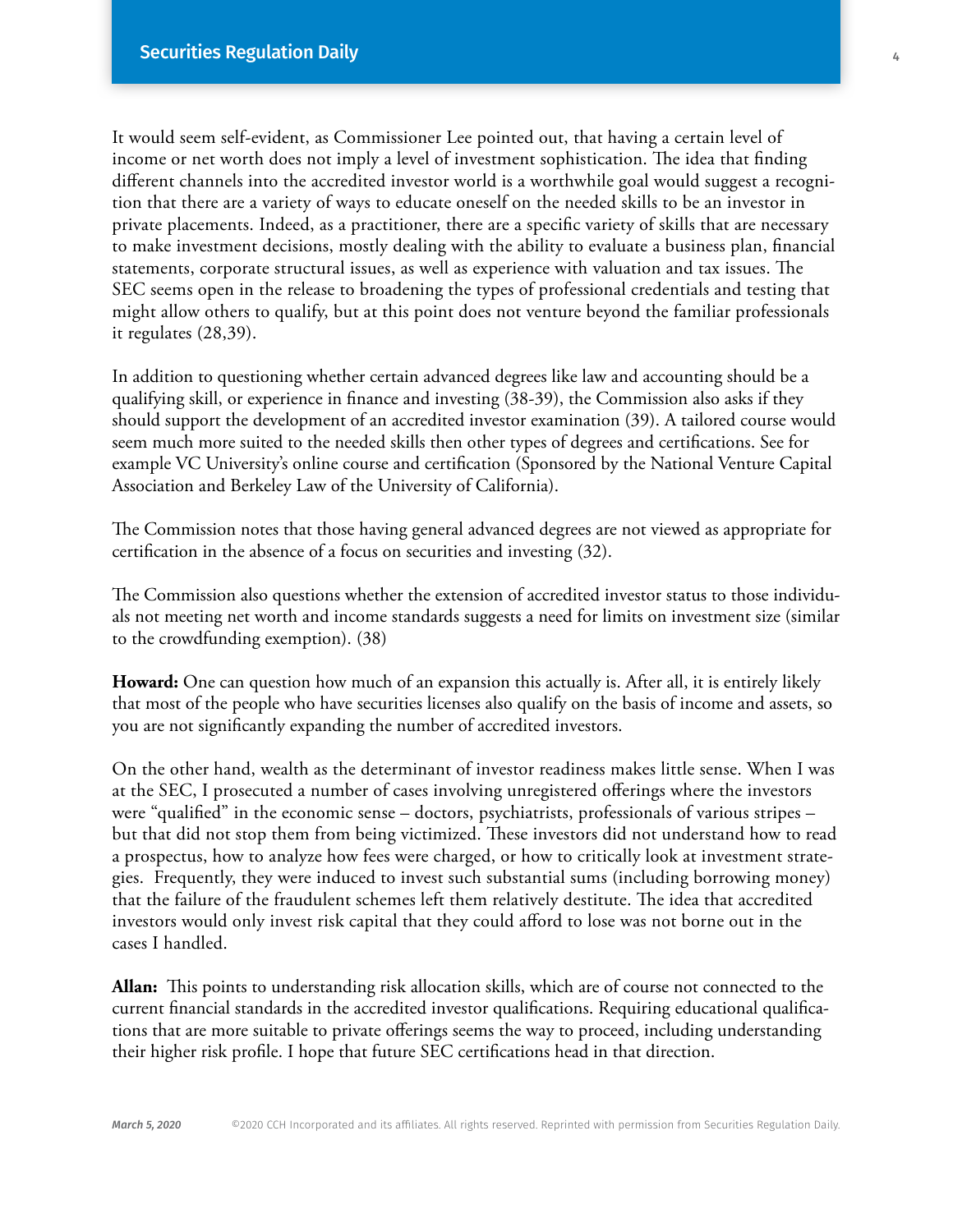#### II. Structural Changes

**Allan:** Notably, the proposals reflect a view of unregistered investments that might seem at odds with the traditional SEC view of these as "dangerous opportunities." The proposals seem to reflect the idea that accreditation rules are obstacles to financial growth opportunities, not dangerous risks.

**Howard:** The arguments utilized by proponents of increased access, that (1) liberalizing access lets more people enjoy the above-average returns generated by such funds; and (2) that increasing the pool of capital available to investment funds is good for the economy, do not seem to have much empirical support that I have seen. At the very least, the evidence is equivocal at best.

**Allan:** Howard, you mentioned to me the other day that the SEC proposal justifies a loosening of the accreditation standards by arguing that the proposal will allocate capital to businesses that lack for it, including minority-owned businesses. Can you comment on that?

**Howard:** The proposal notes that "small businesses typically do not have access to registered capital markets and commonly rely on personal savings, business profits, home equity loans, and friends and families as initial sources of capital. Small issuers that face more challenges in raising external financing may benefit more from increased access to accredited investors." (129).

I am slightly skeptical that small businesses are ready to go out into the capital markets or, if they are, whether or not these are appropriate investments for newly accredited investors. There doesn't seem to be much empirical data to support either claim.

Another supposed need being filled is that of minority owned businesses having access to capital. The proposal notes that "businesses owned by underrepresented minorities may benefit from increased access to accredited investors. . .businesses owned by underrepresented minorities were more likely to demonstrate unmet credit needs relative to other groups, which suggests that these businesses may benefit from amendments intended to facilitate private market capital raising." (129-130). Note the careful language used – the information "suggests" that these businesses "may benefit." These phrases indicate the lack of empirical data one way or another.

As Commissioner Lee noted in her comments, one issue that bedevils minority-owned enterprises is the recurrent discrimination faced in seeking credit; it is unclear how loosening accreditation standards would ameliorate that discrimination, or how it would prevent its recurrence in the investment sphere. Moreover, it is not clear why more access to debt financing would not resolve this issue.

**Allan:** Another interesting point regarding a structural matter is the argument that the increased access to information in the internet era has helped level the field between professional and amateur investors. "Given the rise of the internet, social media, and other forms of communication, information about issuers and other participants in the exempt markets is more readily available to a wide range of market participants." (79). Commissioner Lee cautions, however, that this "fails to consider a growing body of research showing the massive amount of misinformation on the internet, and the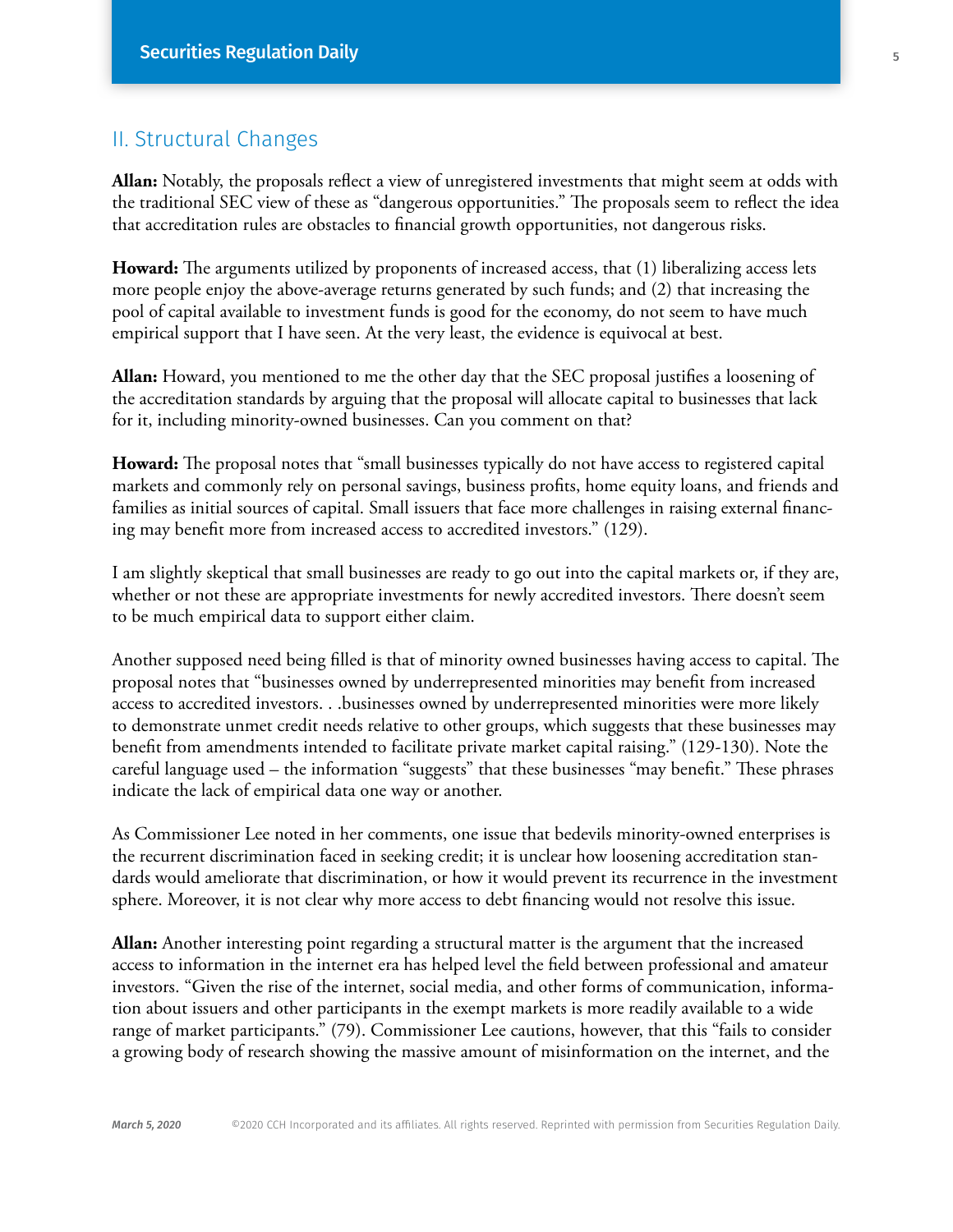inability of many to discern fact from fiction in this environment." As anyone who spends time on social media can attest, that might not be an arena best suited for the dissemination of relevant and accurate information.

Howard, does your prior experience as a securities enforcer give you any additional insights into this?

**Howard:** The issue I have seen has not related to the amount of information availability, but to its quality, and to the difficulties inherent in distinguishing between valid sources of information and less legitimate sites. There are a multitude of sites catering to smaller investors, most of which are unmoderated. In prior cases of mine, those websites often played a role in in spreading misinformation, not in countering it.

Additionally, on many of these sites the identity of the people posting was unclear. Investors who relied on these sites for information often had little idea if the sources offering the information were interested parties or not.

One of the last cases I worked on involved a scammer (who ultimately went to prison) who promoted investment opportunities through social media postings and websites purporting to contain independent analysis. Relying on the Internet as a conduit for reliable information does not seem warranted based on the current state of that medium.

**Howard:** Allan, what other interesting provisions are there in the proposals?

**Allan:** LLCs now are to be included in the same category as corporations and managers are viewed (without any amendment) to be in the same category as executive officers (most practitioners already considered LLCs accredited under staff interpretations $^5$  or as an entity whose equity owners are accredited under  $501(a)(8)$  (51-54).

The addition of Rule  $501(a)(9)$  will now qualify as accredited any entity not formed for the specific purpose of acquiring the securities at issue and having more than \$5 million in investments (rather than simply that value in assets). This would include Indian tribes, labor unions, as well as government bodies and funds. (55-60)

Note the SEC did not make any changes in the status of trusts. It has been hoped by many practitioners that trusts would qualify under  $501(a)(8)$  as an entity in which all investors (substituting here beneficiaries) are accredited (which up to now has been a no-go) Alas, it remains a no-go regardless of the sophistication of the trustee. However, trusts appear to be included under Rule  $501(a)(9)$ regardless of the sophistication of the trustee, essentially making Rule 501(a)(7) obsolete except to those trusts only owning assets and not \$5 million in investments).

<sup>5</sup> See Division of Corporation Finance interpretive letter to Wolf, Block, Schorr and Solis-Cohen (Dec. 11, 1996); and question number 255.05 of Securities Act Rules Compliance and Disclosure Interpretations, available [here](https://www.sec.gov/divisions/corpfin/guidance/securitiesactrules-interps.htm).